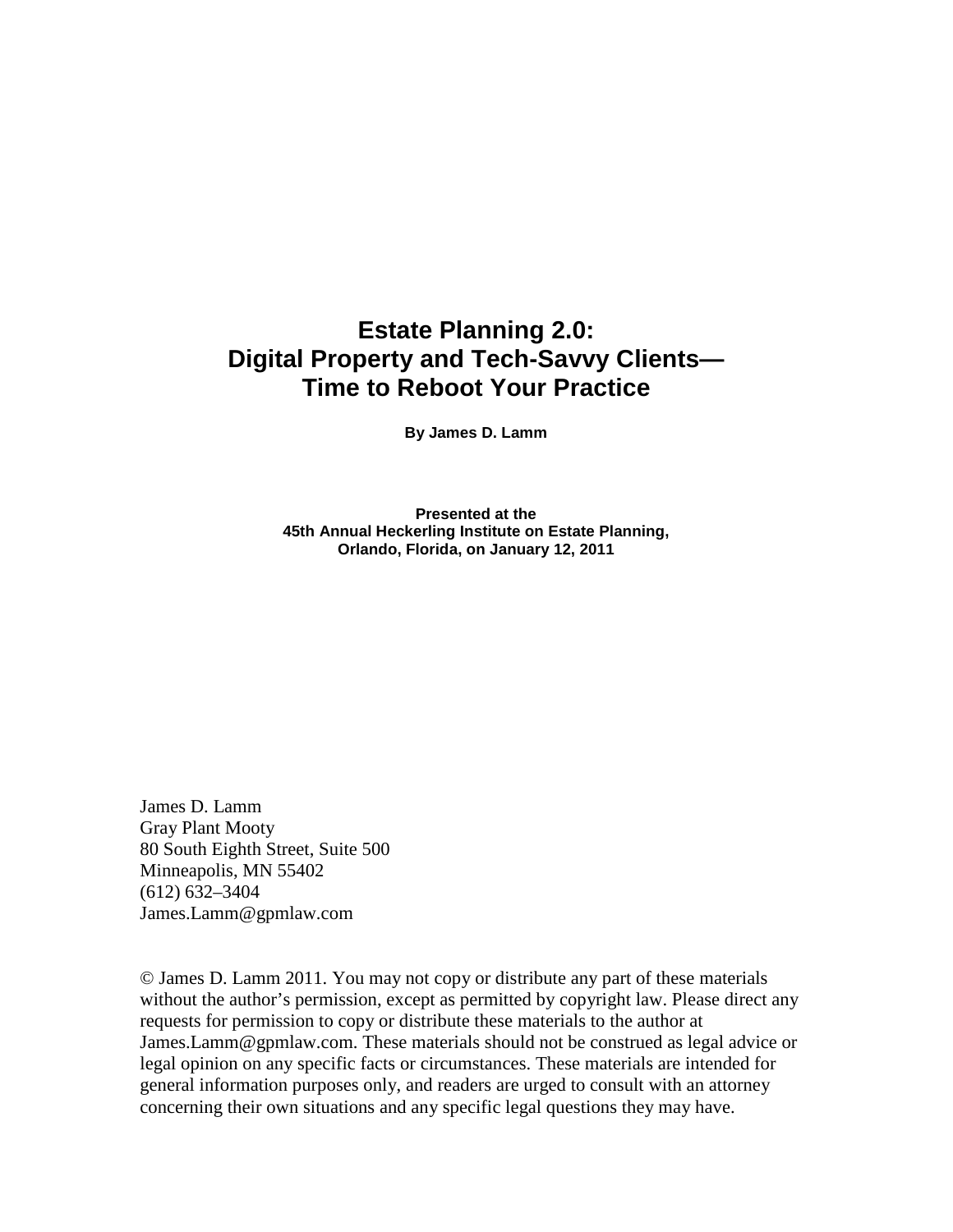## **Table of Contents**

| I. |           |  |
|----|-----------|--|
|    | A.        |  |
|    | <b>B.</b> |  |
|    | $C$ .     |  |
|    | D.        |  |
|    | E.        |  |
|    | F.        |  |
| Π. |           |  |
|    | A.        |  |
|    | <b>B.</b> |  |
|    | $C$ .     |  |
|    | D.        |  |
|    | E.        |  |
|    | F.        |  |
|    | G.        |  |
|    | H.        |  |
|    | I.        |  |
|    | J.        |  |
|    | K.        |  |
|    | L.        |  |
|    | M.        |  |
|    | N.        |  |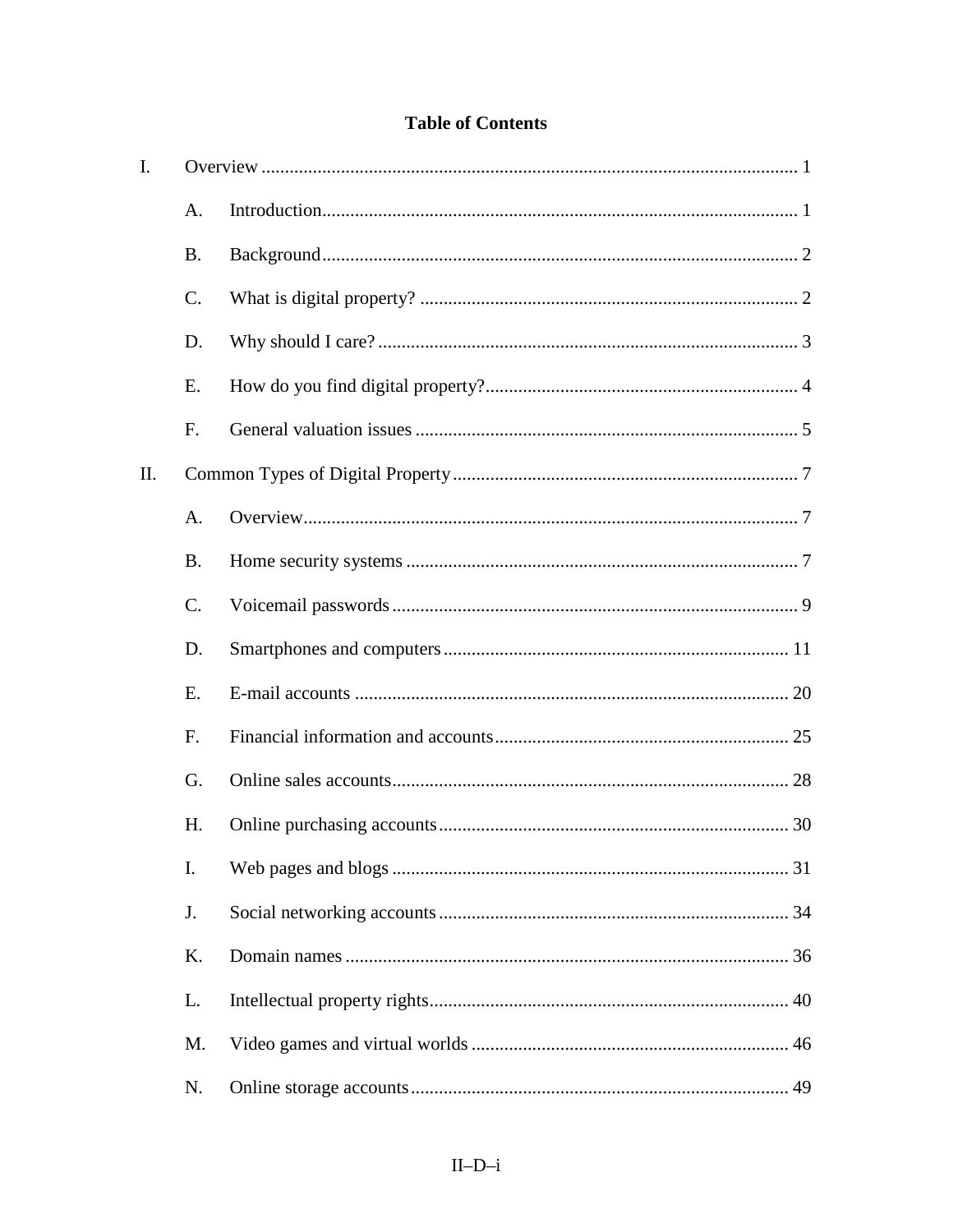| III. |             |  |  |  |
|------|-------------|--|--|--|
| IV.  | $A_{\cdot}$ |  |  |  |
|      | B.          |  |  |  |
|      | C.          |  |  |  |
|      |             |  |  |  |
|      | А.          |  |  |  |
|      | B.          |  |  |  |
|      | C.          |  |  |  |
|      |             |  |  |  |